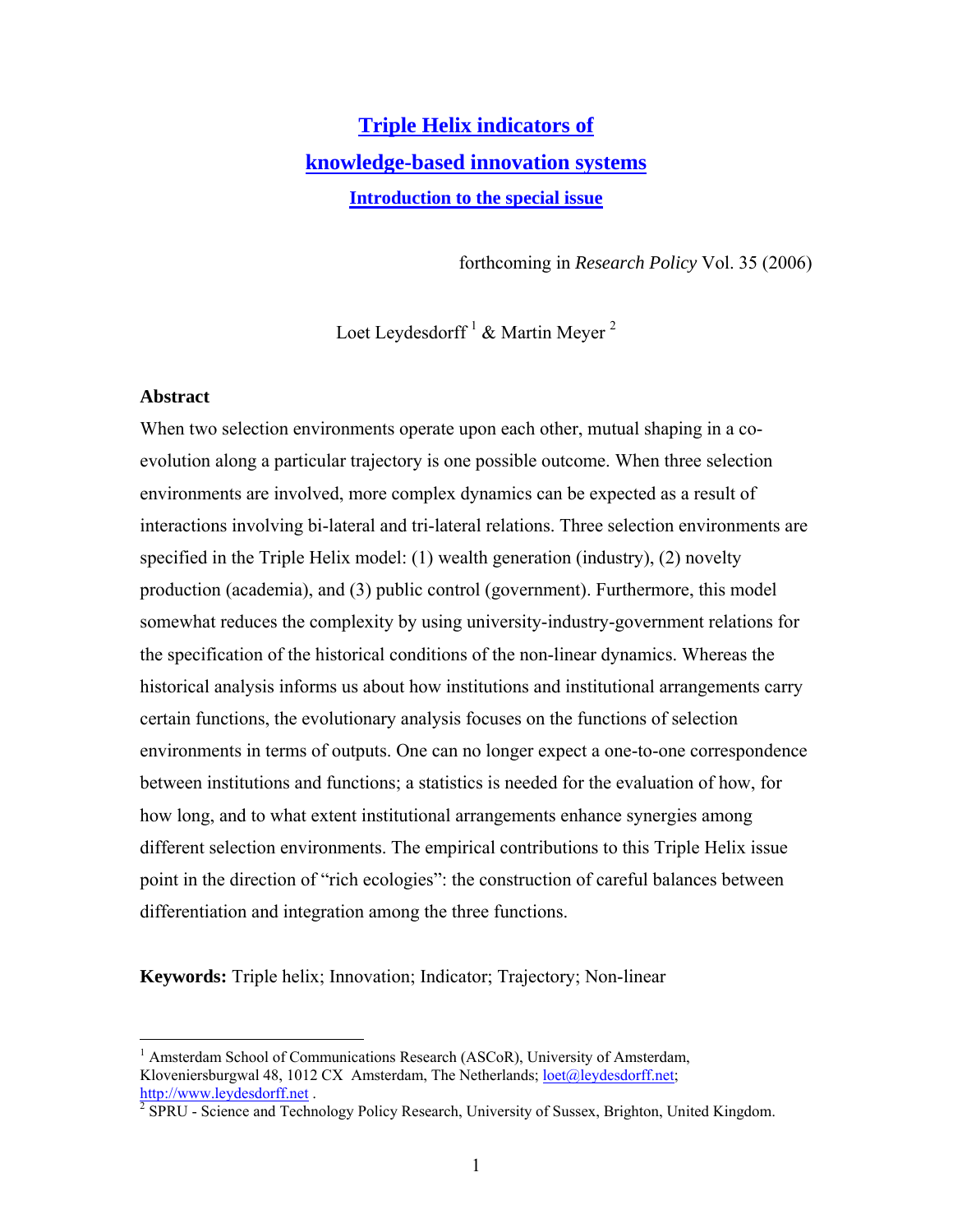## **Introduction**

The Triple Helix (TH) model emerged from a workshop on *Evolutionary Economics and Chaos Theory: New Directions in Technology Studies* (Leydesdorff & Van den Besselaar, 1994) organized with the intention of crossing the boundaries between institutional analysis of the knowledge infrastructure, on the one hand (e.g., Etzkowitz, 1994), and evolutionary analysis of the knowledge base of an economy, on the other (David & Foray, 1994; Nelson, 1994). How can co-evolution between the layers of institutional arrangements and evolutionary functions be conceptualized in relation to the division of innovative labor among both institutions and functions? (Fritsch, 2004; Fritsch & Stephan, 2005)

While the knowledge-based system can itself be considered as an outcome of interaction among different social coordination mechanisms—markets, knowledge production, and (public or private) governance at interfaces—the Triple Helix model of universityindustry-government relations provides us with a heuristic for studying these complex dynamics in relation to developments in the institutional networks among the carriers. The coupling to the layer of institutional networks, that is, the knowledge infrastructure of a knowledge-based system, reduces the complexity because the historical conditions limit the range of possible options. The observable events enable the analyst to specify the systems of reference in terms of initial conditions: which industries are empirically involved, and which bodies of knowledge, and what are the relevant levels of governance?

The evolutionary analysis focuses on the functions of selection environments in terms of outputs, whereas the historical analysis informs us about how institutions and institutional arrangements carry these functions (Andersen, 1994). In the call for papers for the first Triple Helix conference, Etzkowitz and Leydesdorff (1995) formulated this tension between the historical and evolutionary perspectives as follows: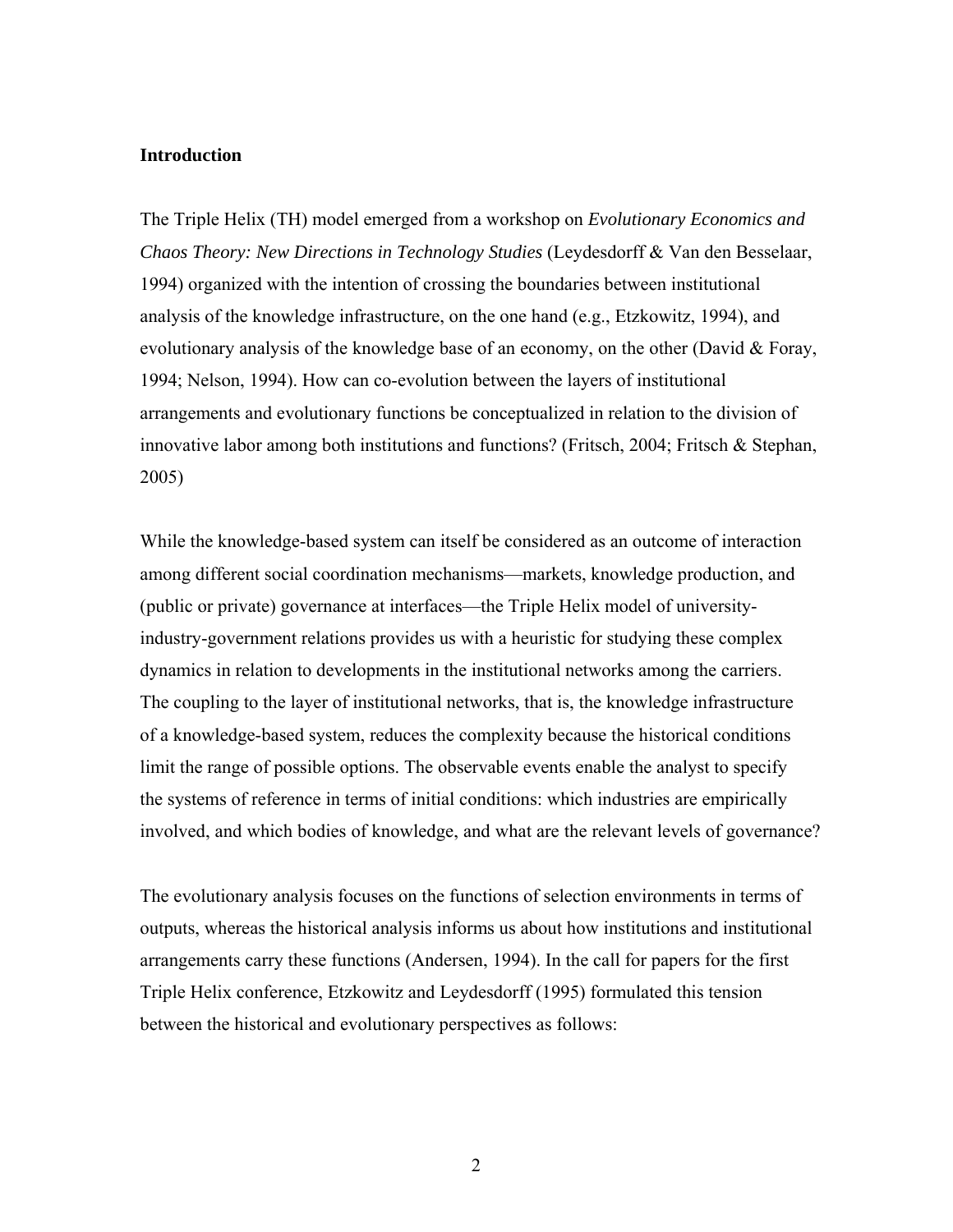"Three sources of variation have been acknowledged in technology studies: (1) industrial sectors differ with respect to their relations to the technologies that are relevant for the developments in those sectors (e.g., Pavitt 1984); (2) different technologies induce different patterns of innovation and diffusion (e.g., Freeman & Perez 1988; Faulkner & Senker 1994); (3) systems of innovation (e.g., national systems of innovation) integrate and differentiate the various functions differently (Lundvall 1988; Nelson 1993). The variations, however, are both functional and institutional. The functional communications can sometimes be codified in new institutional settings; the institutional sectors (public, private and academic) that formerly operated at arm's length are increasingly working together, with a spiral pattern of linkages emerging at various stages of the innovation process." (Etzkowitz & Leydesdorff, 1995, p. 15).

Unlike institutions, functions are not observable without taking a reflexive turn, that is, without some specification of selection environments in terms of expectations. For example, when universities assume the functions of an entrepreneur or, at other times, of a regional innovation organizer—in addition to their traditional institutional missions of higher education and academic research—one needs to define what will be considered as 'entrepreneurship' or as an 'innovation organizer' before one can proceed to the measurement.

In a complex arrangement, functions (expectations) can no longer be expected to correspond in a one-to-one relation with institutions (observations), and therefore a set of statistics is needed for the analysis. The uncertainty between the layers operates upon the uncertainty in the institutional delineations and at the interfaces among the different functions (Table 1).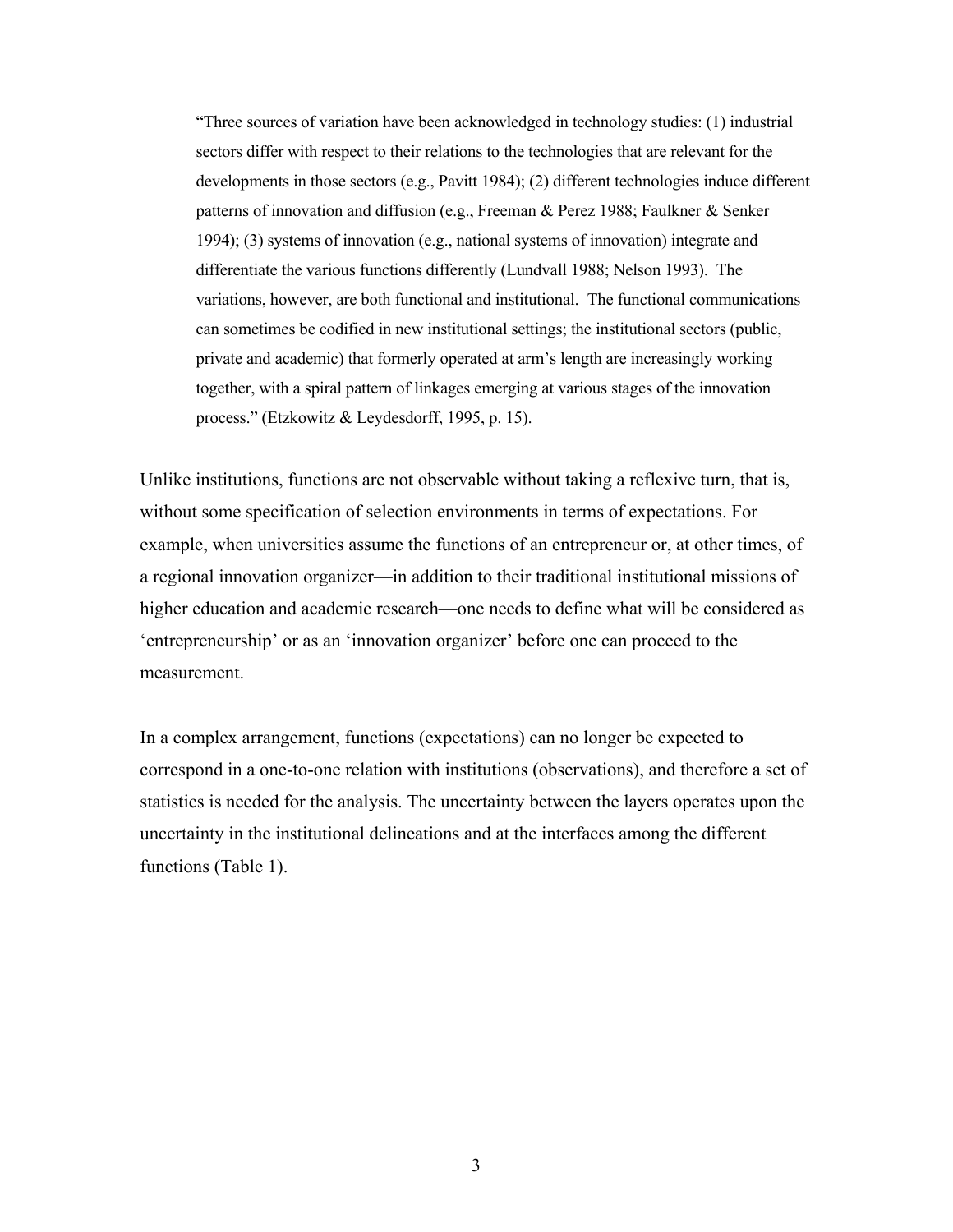|                  | Sub-dynamics                   |                                      |                   |
|------------------|--------------------------------|--------------------------------------|-------------------|
| <i>Functions</i> |                                | Wealth generation Novelty production | Normative control |
| Carriers         | Industry—University—Government |                                      |                   |

# **Table 1**:

A (neo-)institutional versus an evolutionary appreciation of the Triple Helix model

At the research level and given a project, one is able to reduce the complexity by 'blackboxing' one uncertainty or the other (e.g., by using a *ceteris paribus* clause and/or by specifying a focus of the research). The Triple Helix framework provides an opportunity to relate the various perspectives. It allows, for example, for studies of changes in institutional arrangements from a neo-institutionalist perspective, that is, in terms of networked relations among institutions (Powell & DiMaggio, 1991), yet also allows for the analysis from a neo-evolutionary perspective, that is, with a focus on the changes in functions (output) which one expects to be carried by the new arrangements.

# **The Triple Helix as a heuristic**

From an evolutionary perspective, the institutions and the arrangements inform us about the retention mechanisms, that is, the fingerprints left behind by the complex dynamics. The TH model enriches the institutional analysis and makes the task of evolutionary reflection urgent. For example, when one focuses on university-industry relations, the addition of the dimension of government raises issues like the systemic evaluation of these relations.

In the analytical model, the different perspectives of government, industry, and academia can first be spanned along orthogonal axes, and the observables can then be appreciated as interaction effects among the functions (Figure 1). For example, since the second half of the 19<sup>th</sup> century, corporations have operated R&D laboratories, which contribute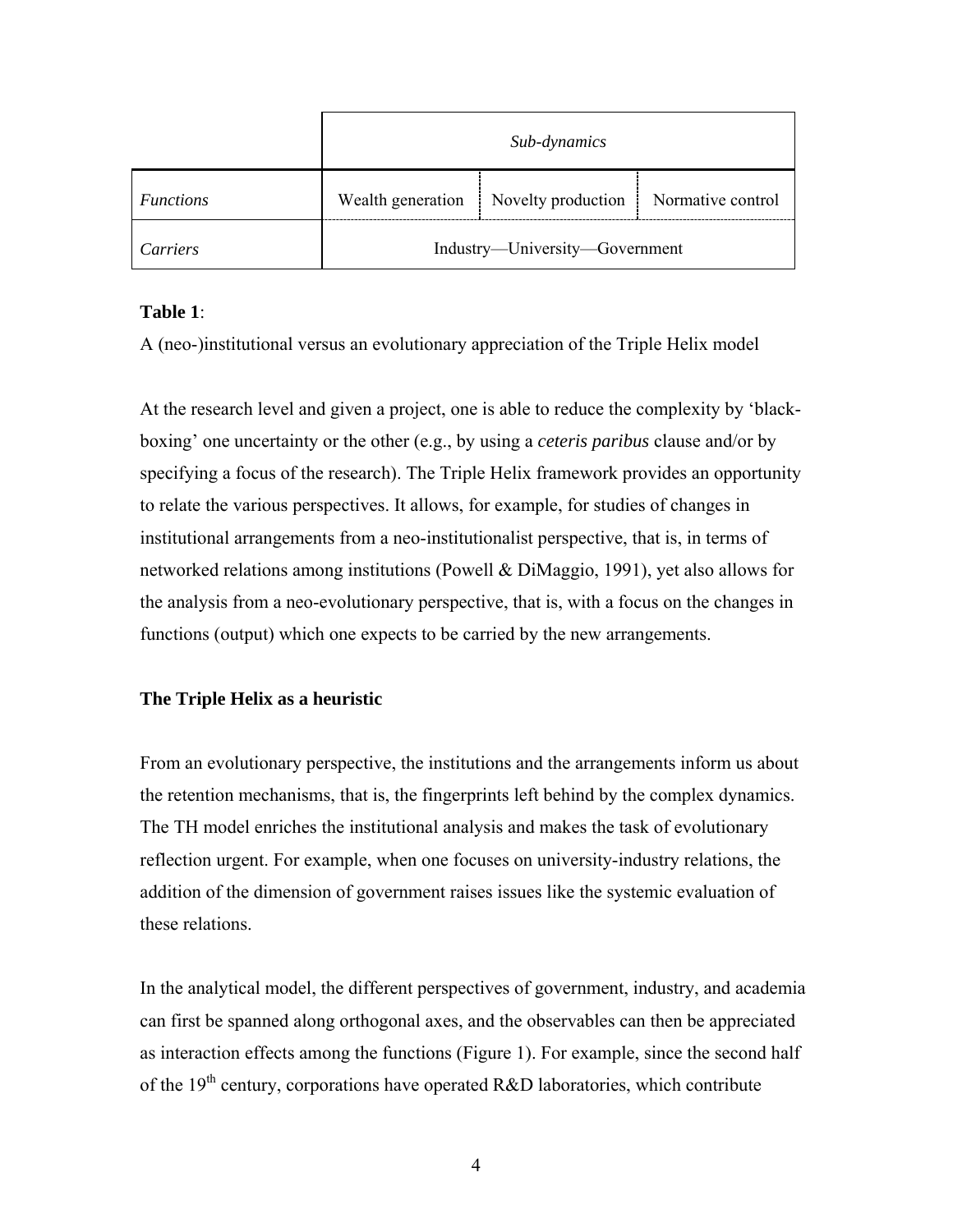systematically to novelty production alongside academia. However, universities can also be considered as state apparatuses. Administrative innovations like patent legislation have reshaped the three environments by providing a nexus among them (Van den Belt & Rip, 1988).



# **igure** 1:

An analytical scheme for studying the Triple Helix as a neo-evolutionary model

Figure 1 shows how observable units of analysis (for example, patents) can be n perspective of patent legislation—since patents need to be upheld in courts whe litigated—but they are supposed to function both institutionally to secure revenues for the appreciated from the three different perspectives. Patents are codified from the knowledge production process and also economically as investments in the value of intellectual property on relevant markets.

The three selection mechanisms operate upon each other's variation. In addition to the co-variation in the relations, the remaining variation in each dimension is important for assessing the relative significance of the respective co-variations. For example, universities produce more non-patentable knowledge than patentable inventions.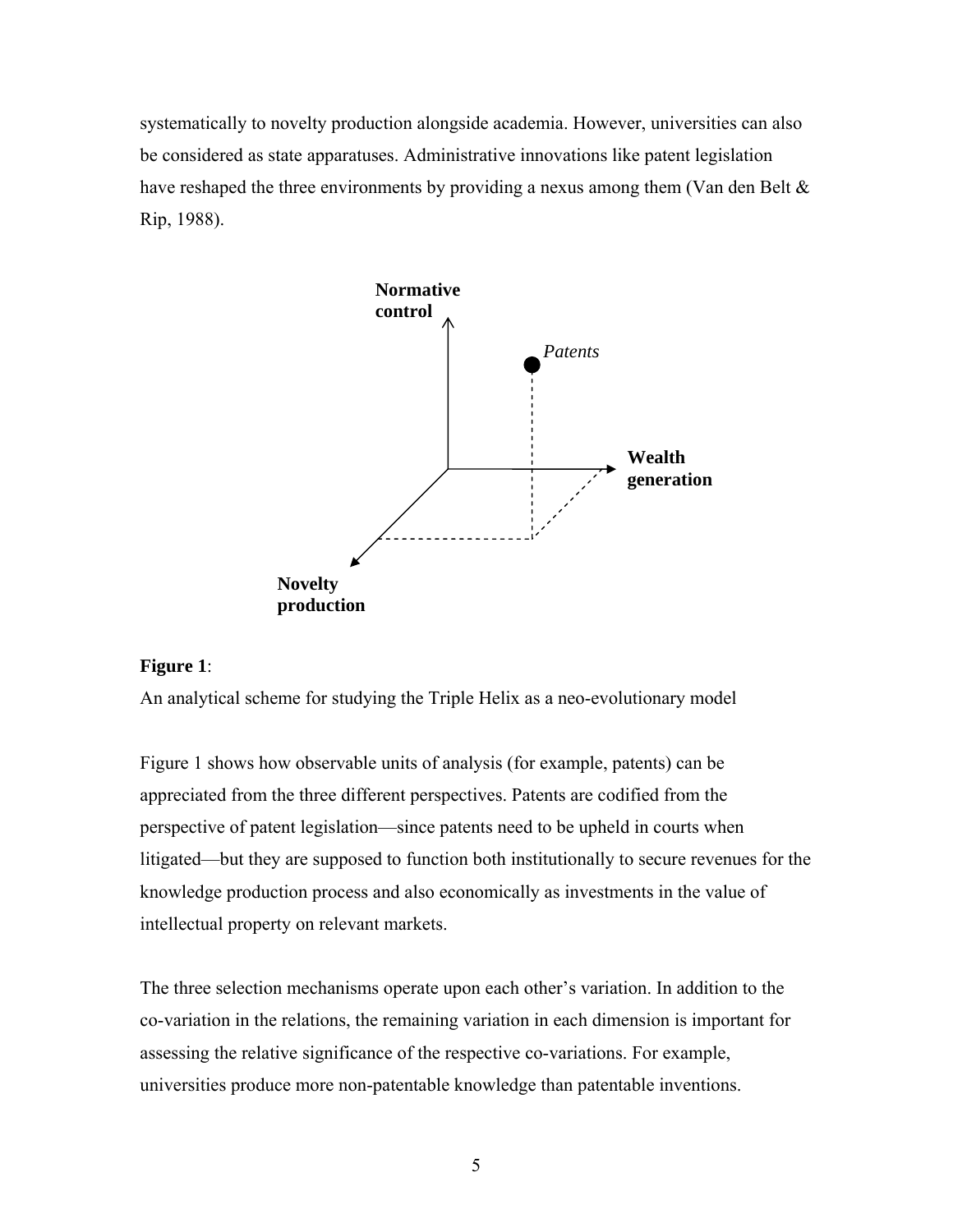Industries use resources other than knowledge-intensive assets for production, and legislation other than patent legislation is relevant to the protection of intellectual property. The coordination mechanisms (markets, regulations, knowledge) co-vary in the observable events at each moment of time, and potentially co-evolve over time. The events (e.g., innovations) can be attributed as actions to the institutional carriers. At th e functional level, however, the measurements update the expectations in terms of relative frequency distributions. Thus, the observations can be used as indicators with theoretically specified meanings in different selection mechanisms.

#### **ndicators and evolutionary dynamics I**

This special issue of *Research Policy* is devoted to the study of Triple Helix indicators terms that distinguish between expectations and observations. Systematic datasets enable considered as providing relevant hypotheses. In other words, this issue includes those enable us to generate a critical distance from claims of new developments on the basis of from the evolutionary perspective of studying the metrics of the new developments in analysts to position the conclusions of individual case studies: the case studies are contributions to the Fifth Triple Helix Conference (18-21 May 2005, Turin, Italy) that single case studies or specific perspectives.

In principle, quantitative measurement can provide positive support to claims of a changing order, but the conclusions can be more refined. The analyst is able to specify the extent to which the relevant distributions changed, and whether new arrangements significantly affected the systems under study. Did these (sub)systems experience pathdependent transitions, or did the innovations under study only disturb an otherwise continuous development? The specification of the relevant systems of reference, and consequently the specification of criteria for the data collection with reference to evolutionary mechanisms, becomes crucial when studying these questions.

The issue is organized in several parts that correspond to different levels of aggregation and units of analysis. In the first part, the focus is on the systems level. Three studies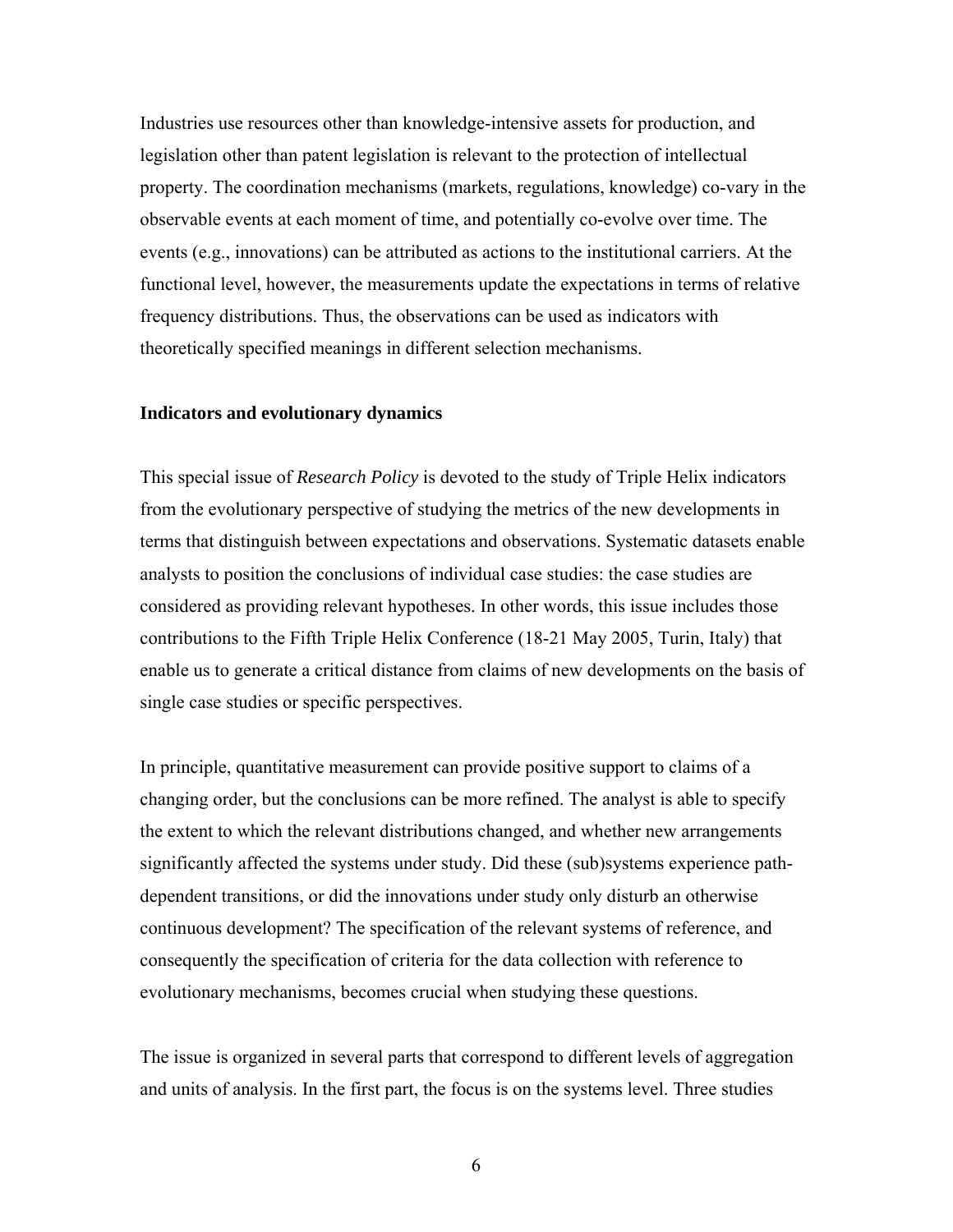assume different systems of reference: *Giovanni Dosi, Patrick Llerena, and Mauro Sylos Labini* discuss in their contribution—entitled "The relationships between science, technology, and their industrial exploitation"—the evaluation of indicators at the macrolevel. The authors focus on what these indicators can teach us about the so-called "European Paradox", that is, the conjecture that EU countries play a leading role in terms of scientific output, but lag behind in their ability to convert this strength into weal thgenerating innovations. By interpreting their data critically and from the perspective of evolutionary economics, the authors conclude that this European weakness is not confined to the exploitation of new knowledge, but is based on an increasing weakness o f the knowledge production process itself. The authors argue for policy measures to strengthen frontier research both at universities and in the corporate sector.

The study by *Terry Shinn and Erwan Lamy* entitled "Paths of commercial kn owledge: Forms and consequences of university-enterprise synergy in scientist-sponsored firms", demystifies another paradox: entrepreneurial scientists are not "blurring boundaries". On asymmetrical functions, which may be carried by different types of researchers. However, blurring of demarcations (Gibbons *et al.* 1994; Nowotny *et al.*, 2001) can be considered the contrary, with few exceptions, the highly specific contexts of research set boundaries that must be respected in order to be effective both at the research front and in the entrepreneurial arena. Thus, university-industry relations can be expected to have what these researchers seem to have in common is that they use their functions at interfaces as resource relations. The authors show that what seems at first sight to be a as functional to the reproduction of the differentiation between the domains of academia and industry.

From a completely different (that is, economic) angle, *Gil Avnimelech and Morris Teubal* study the industry life-cycle of venture capital industries at the systems level. The authors argue that the process of emergence of this new industry and market has a dynamics of its own. This self-organizing dynamics facilitates specialization and division of knowledge both within the system of reference and in the co-evolving (high-tech) environments. The different (sub-)dynamics operate upon one another selectively, induce cycles, and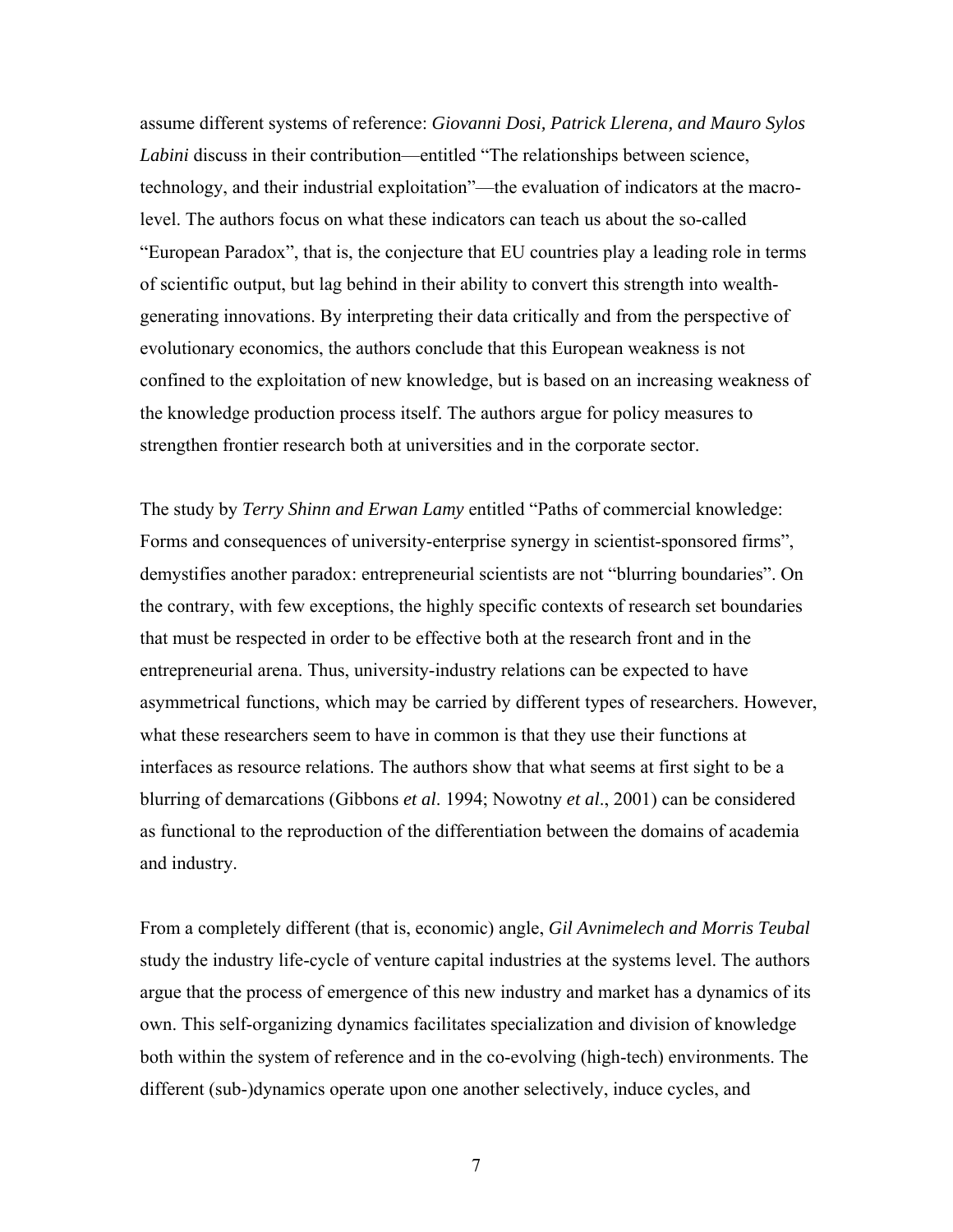accordingly strategic vectors on both sides of the interfaces. The more the variation is pre-structured, the better a selecting system can advance by developing its own dyn amics.

#### **Knowledge spill-overs**

A second set of studies focuses on knowledge spill-overs in university-industrygovernment relations. *Pamela Mueller* explores "the knowledge filter" by considering university-industry relations and firm formation as drivers of economic growth at the transmission channels—entrepreneurship and university-industry relations—increase the permeability of the knowledge filter, thus improving regional economic performance". In Program (ATP) at the U.S. National Institute of Standards and Technology. The study recipients of ATP funding and those who did not receive awards, since all the firms that applied for government funding had strong connections with universities already in place. regional level. Using a regression model, she concludes that "the proposed knowledge a paper entitled "The *ex ante* assessment of knowledge spill-overs: Government R&D policy, economic incentives and private firm behavior", *Maryann P. Felmann and Maryellen Kelley* present the results of an evaluation of the Advanced Technology concludes that the positive results of this governmental intervention "stand in stark contrast to the notion that government funding crowds out private investment". The authors note that statistically university linkages did not differ significantly between

prevail, the question arises of the conditions under which a knowledge-based economy authors find sector-specific knowledge content variables to be significant and recommend In summary, if university-industry relations and government interventions seem to emerges and how this can be indicated. In their paper entitled "Knowledge economy measurement: Methods, results and insights from the Malaysian knowledge content study", *Philip Shapira, Jan Youtie, K. Yogeesvaran, and Zakiah Jaafar* report on a comprehensive survey of Malaysian firms in both manufacturing and services. The using the sector as the unit of analysis (Pavitt, 1984).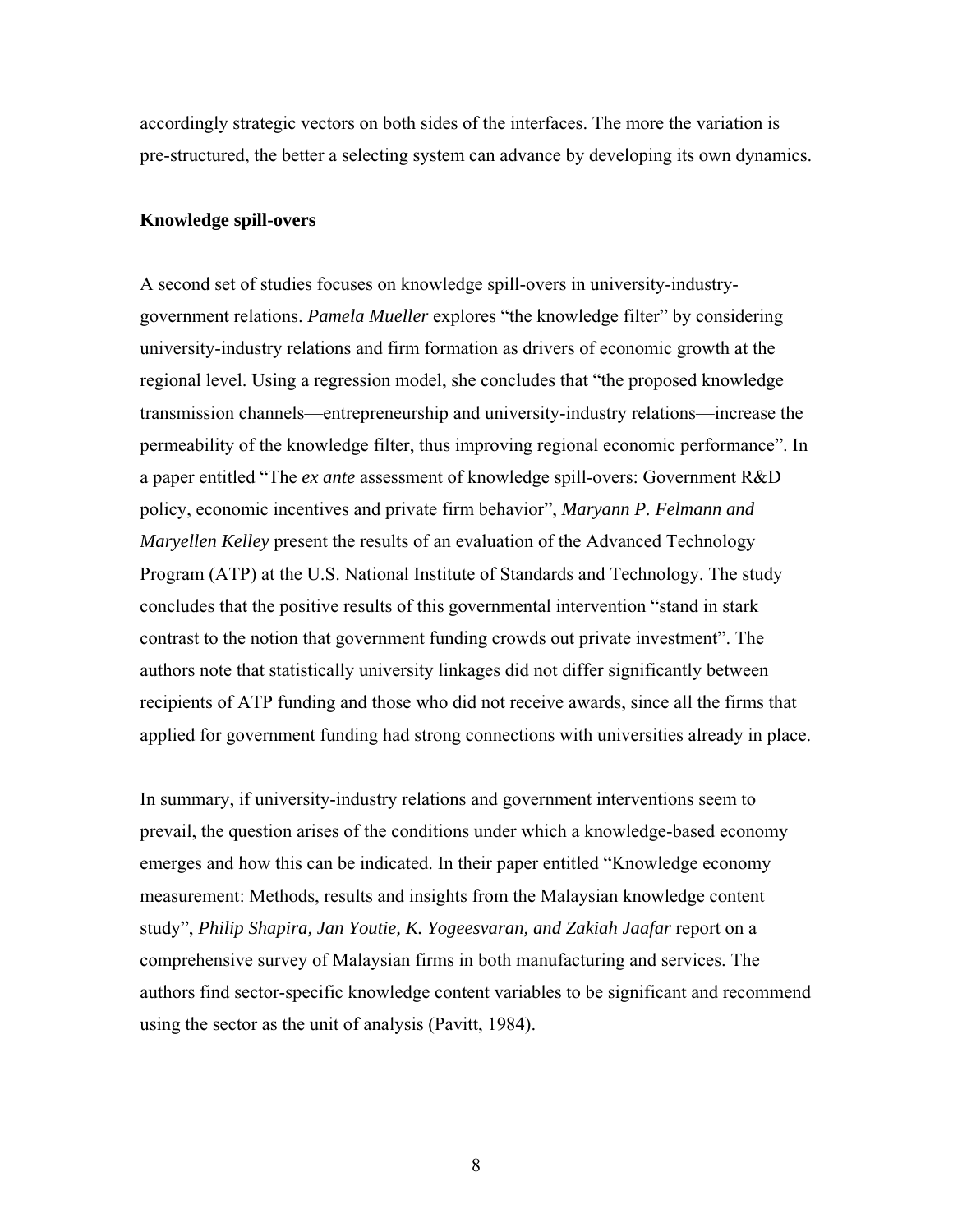In their study entitled "Measuring the knowledge base of regional innovation systems in compare 438 German regions in terms of geographical distribution, size distribution, and Germany in terms of a Triple Helix dynamics", *Loet Leydesdorff and Michael Fritsch* the sectoral distribution of firms. Configurational information is proposed as a measure for the interaction effects among these three sources of variance. The authors conclude that the dynamics of knowledge-intensive services are different from those of high- and medium-tech manufacturing. Medium-tech manufacturing can be considered as the main driver of a knowledge-based configuration, while knowledge-intensive services tend to uncouple the local economy from its geographic basis. Policy implications from the perspective of promoting regional development are specified accordingly.

#### **he entrepreneurial university T**

Oxfordshire's three universities and seven national/international research laboratories and government laboratories' spin-off companies". This region is one of the most innovative The authors argue that the survival rate of spin-off companies is high, but that it generally their spin-offs are the focus of a study by *Helen Lawton Smith and Ka WaiHo* entitled "Measuring the performance of Oxford University, Oxford Brookes University and of Europe, and Oxford University is one of the UK's most entrepreneurial universities. takes at least ten years before their rate of growth begins to accelerate. "Thus, spinning out companies is not a quick fix for government economic development strategies."

The embedding of innovative activities in a system of innovations is also a core conclusion of *Robert Tijssen*'s contribution entitled "University-industry interactions and corporate address—across a range of countries and sectors, the author concludes that these connectivity indicators are of minor significance compared to a university's country university entrepreneurial science: Towards measurement models and indicators". Examining two indicators of connectivity—(1) public-private co-authored research articles, and (2) citations of university research articles in research articles with a of location and the scale of its research activities in industrially relevant fields of science. One interesting finding is that patenting tends to be inversely related to the pursuit of a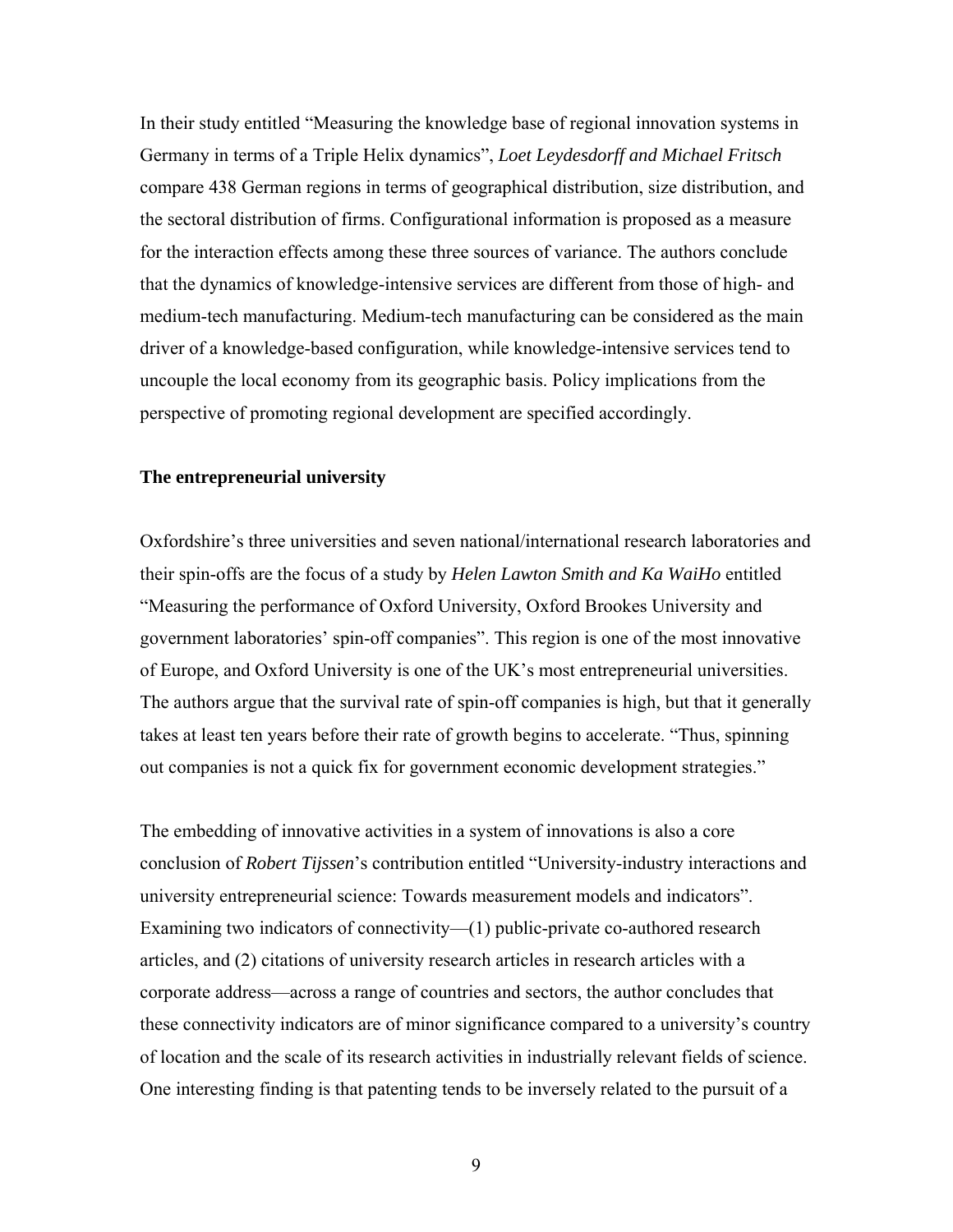research partnership with industry. As the author argues, this result casts doubt on the appropriateness of using patent intensity as an indicator of university entrepreneurial performance.

In their study "Indicators and outcomes of Canadian university research: Proxies *Astrid* becoming Goals", *Cooper Langford, Jeremy Hall, Peter Josty, Stelvia Matos, and* dogma, industry may follow suit". The authors argue for indicators which appreciate the *Jacobson* go one step further: on the basis of the results of a questionnaire, these authors warn against the use of proxies for statistical purposes without sufficient grounding in the reality of knowledge production and R&D. Most innovative activities take place under highly uncertain circumstances. According to these authors, institutional isomorphism in accordance with policy objectives may occur "if the wider knowledge base (in this case policy and academia) propagates the importance of proxies—i.e. if there is enough time-lag in innovative activities and for the importance of on-going collaborations in graduate education as means to improve the innovative climate.

In another study of Canadian universities, Réjean Landry, Nabil Amara, and Imad *Rherrad* argue on the basis of a logistic regression of survey results "that the traditional consolidation of social capital in networks, and a high degree of novelty of research and entrepreneurial visions of university research complement each other when looking at the resources mobilized by researchers to launch spin-offs". Out of all the investments that could be made, those related to the support of experienced researchers, the knowledge have the largest marginal impacts on the likelihood of university spin-off creation.

In the rather different context of Italian universities, *Margherita Balconi and Andrea* collaborations tend to be driven by cognitive proximity and personal relationships. Strong *Laboranti* reach similar conclusions in their study entitled "University-industry interactions in applied research: The case of microelectronics": border-crossing relations are associated with high scientific performance by professors and are useful to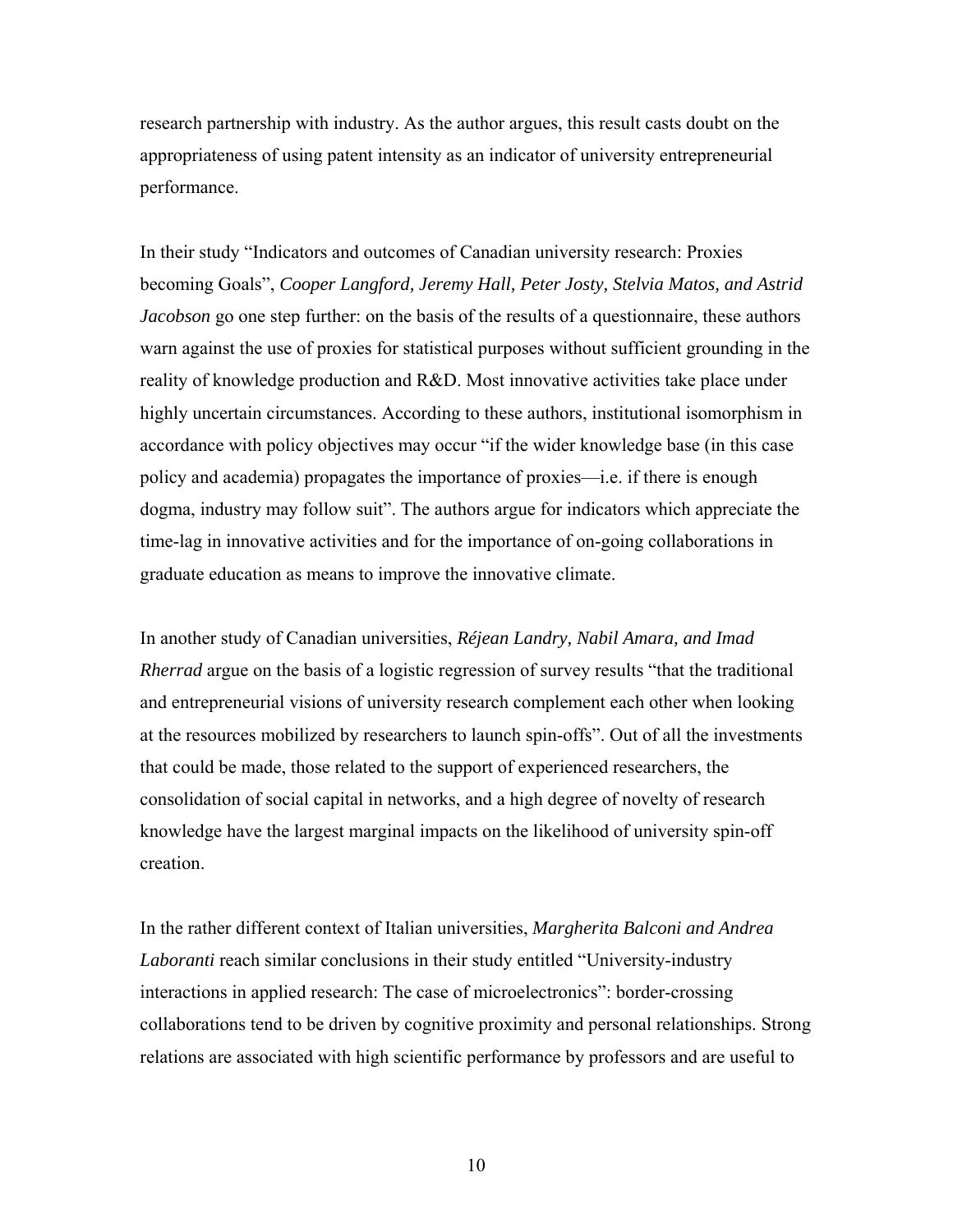firms for effective recruiting. The knowledge content can be considered as an endogenous driver of collaboration.

*Elefthérios Sapsalis, Bruno Van Pottelsberghe de la Potterie, and Ran Navon* generalize the points made above for the domain of academic patenting in their paper entitled "Academic *vs*. industry patenting: An in-depth analysis of what determines patent value". Their findings suggest that "Bayh-Dole Act-like regulations that occurred in the nineties in Europe have had a significant and beneficial impact". The boom in academic patents is associated with a value distribution similar to that of patents registered by the business sector. Self-citations in patents to scientific literature, that is, to the results of prior art, lead to patents of higher value. Patents thus provide a specific reflection of the knowledge-production process, while the latter has a dynamics of its own.

The dynamics of the patent production process in academia are also the subject of *Martin Meyer's* contribution, entitled "Are co-active researchers on top of their class? An exploratory comparison of inventor-authors with their non-inventing peers in nanoscience and technology." The precise analysis of publication and patenting structures in this technology-driven field reveals internal differentiation within the scientific communication system: "While still over-represented among the highly cited authors, inventor-authors appear not to be among the most highly cited authors […]". However, according to this author, patenting does not have an adverse impact on publication or on the citation performance of researchers.

# **The Triple Helix as an evolutionary model**

In the above summary of the contributions, we noted the tensions between integration and differentiation. Case studies tend to focus on institutional integration in terms of bilateral and trilateral relations. However, selection mechanisms in market environments are by nature very different from selection mechanisms within science or technology-like career-based reputations (Whitley, 1984). Different selection mechanisms can be expected to operate with other criteria, and this may stabilize or destabilize the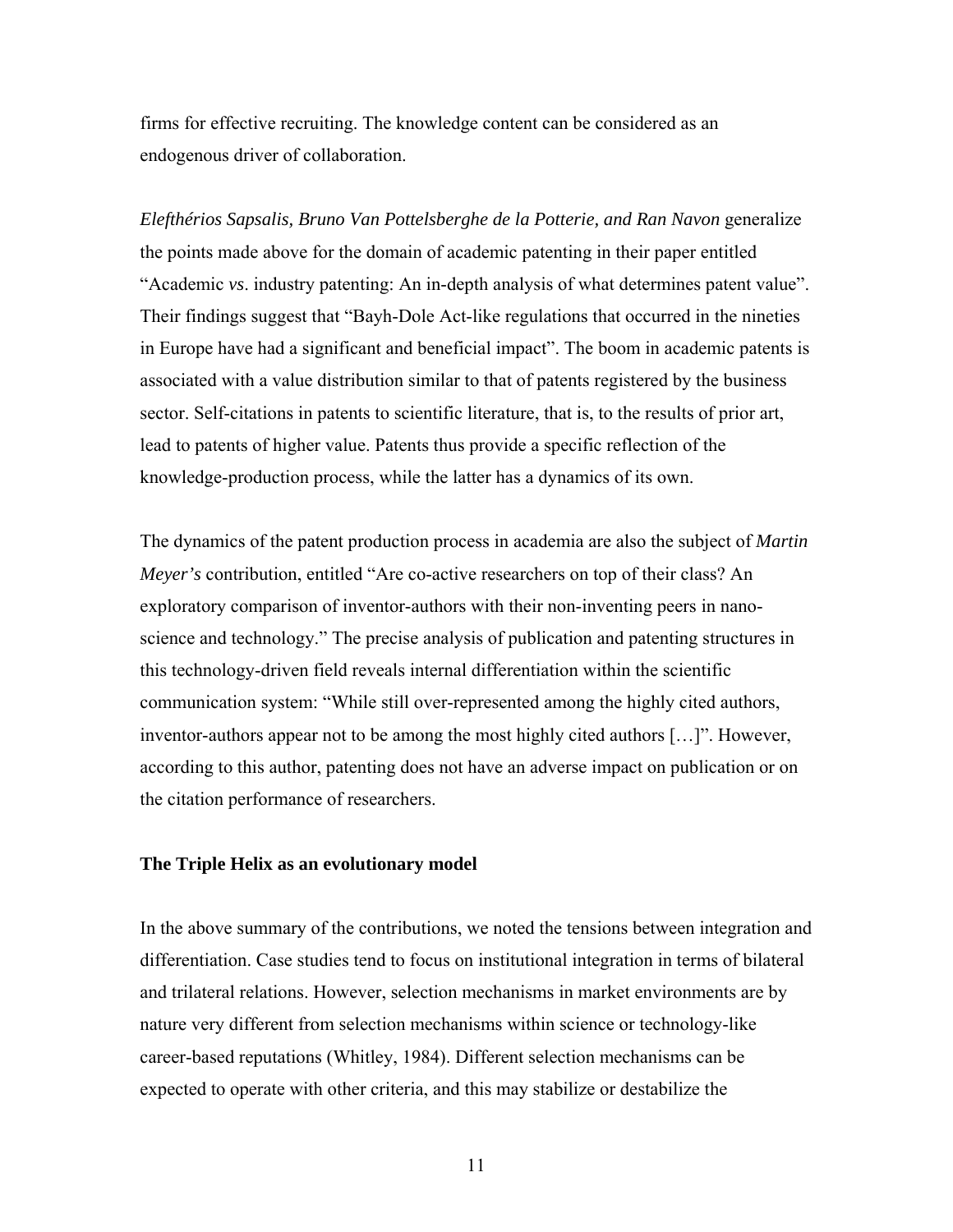developments along trajectories. Selections that operate upon selections can be expected to generate heavily skewed distributions. Under so much selection pressure, the previous integrations remain fragile and, therefore, one should proceed to normative conclusions with great care and taking all available information into account.

Unlike a Double Helix, which can be observed in DNA-molecules (Watson & Crick, 1953), a Triple Helix is only an analytical model which enables us to specify relevant categories for observation in terms of expectations. For analytical reasons, one cannot expect a Triple Helix to become stable and therefore observable (Li & Yorke, 1975; Leydesdorff, 2006a). The systems under study can be expected to remain in transition, and the observations have to be evaluated statistically (Etzkowitz & Leydesdorff, 1998; Leydesdorff & Etzkowitz, 1998). The observable arrangements inform us about the initial (historical) conditions or, in other words, the pathways selected by the evolving systems hitherto. However, the reflexive specification of the evolutionary dynamics in terms of selection environments may enable us to propose improvements in terms of the operating mechanisms. How can three sources of variance be expected to operate as selection environments for each other, and under what conditions can the interaction terms be used for innovations?

The biological model of Darwinian evolution theory assumed variation as the one subdynamic caused by random mutations, and selection as determined by nature. In evolutionary economics, one can distinguish among different selection environments. Variation can then be generated in the interactions among selection environments. However, different selection environments operate asymmetrically, that is, using different selection criteria: the observable variation can thus be considered as mutual information between the systems. The selection criteria (e.g., price/performance ratios, reputations) are system-specific. This leads to the question, "Which system is selecting in terms of what?"

In opposition to Nelson & Winter's (1982) evolutionary theory of economic change, Andersen (1994), for example, argued that not firms but coordination mechanisms (e.g.,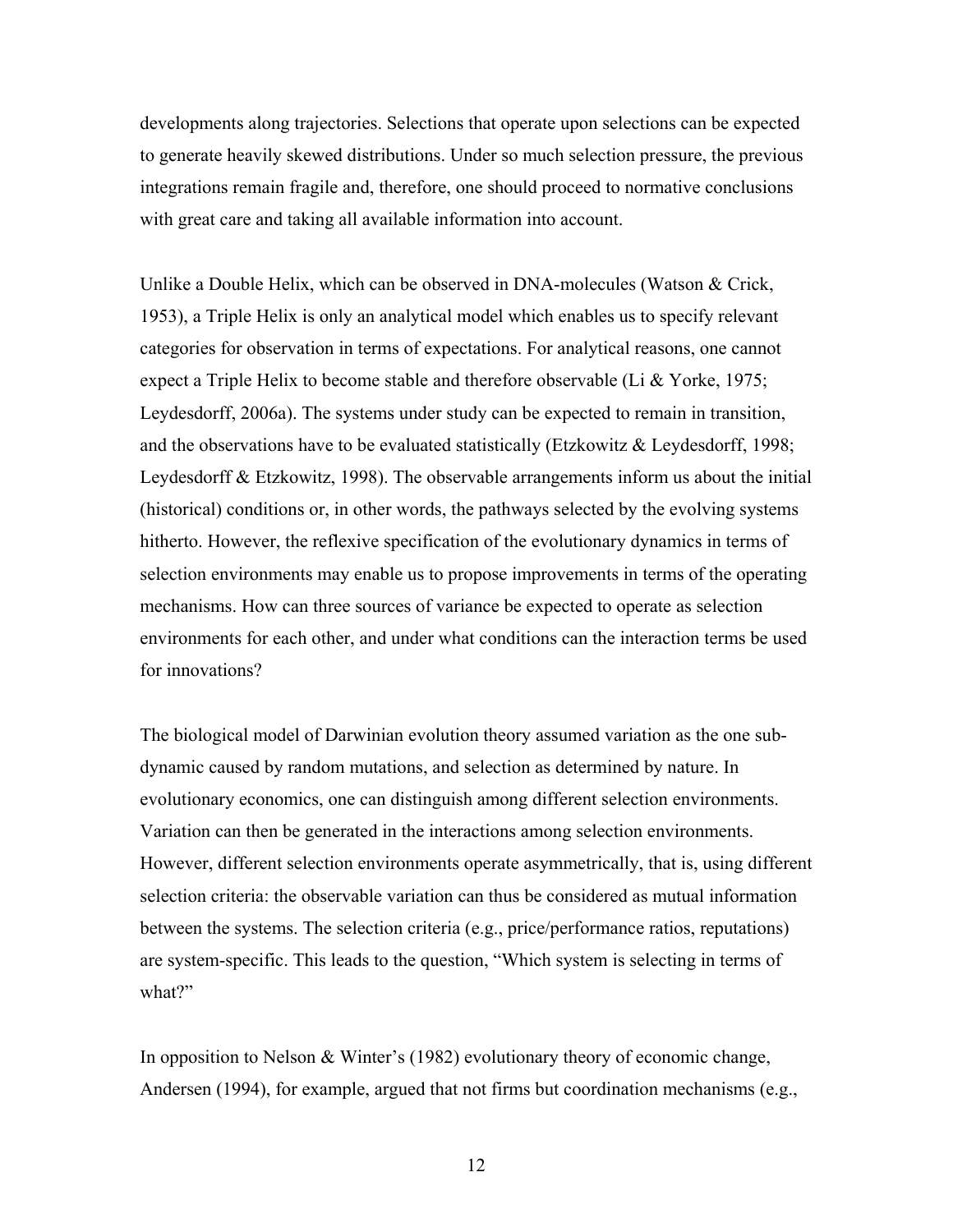markets) are the evolving systems. Nelson (1994) proposed considering the relations between technologies and institutions in terms of co-evolution. In a co-evolutionary model, the two sub-dynamics are assumed to operate upon each other and thus the variation in the interaction is pre-structured (Dosi, 1982; McKelvey, 1996). A coevolution may lead to "mutual shaping" (McLuhan, 1964) and "lock-in" (Arthur, 1988, 1989) if the co-variation between the two sub-dynamics at each moment of time is reinforced over time (e.g., by network externalities). When this reinforcement is considered as containing a third sub-dynamic—that is, no longer considered as a linear progression along the time axis—a Triple Helix model is generated analytically.

For example, university-industry arrangements in a small nation like the Netherlands were based in the 1950s on informal relations at the level of scholarly and engineering communities between a few large corporations (Philips, Unilever, Royal Dutch/Shell) and the (technical) universities (Leydesdorff *et al.*, 1980). The state supported these arrangements, but did not pursue an active S&T policy at that time. S&T policies emerged in the 1960s and 1970s alongside industrial policies and policies for higher education. From the very beginning, these S&T policies were not strictly national (Yamauchi, 1986; Freeman, 1987; Lundvall, 1988). For example, they were induced at the level of the OECD, and they were increasingly shaped with reference to an emerging European level (Vavakova, 2000). Thus, national government could no longer be considered as a constant in the institutional arrangements, but multi-level *governance* became itself increasingly a source of variation (Kooiman, 1993; Leydesdorff, 2005).

A system with three sub-dynamics is complex and, in principle, may contain all kinds of chaotic behavior like bifurcations, crises, strange attractors, etc. When the three subdynamics are not synchronized *ex ante*, they can be considered as analytically independent sources of variance. However, one can expect co-evolutions to develop continuously between each two of them, that is, at interfaces (Kline & Rosenberg, 1986). Co-evolutions develop along trajectories with the possibility of "lock-in." A system with three sub-dynamics selects upon these trajectories like a regime, given the historical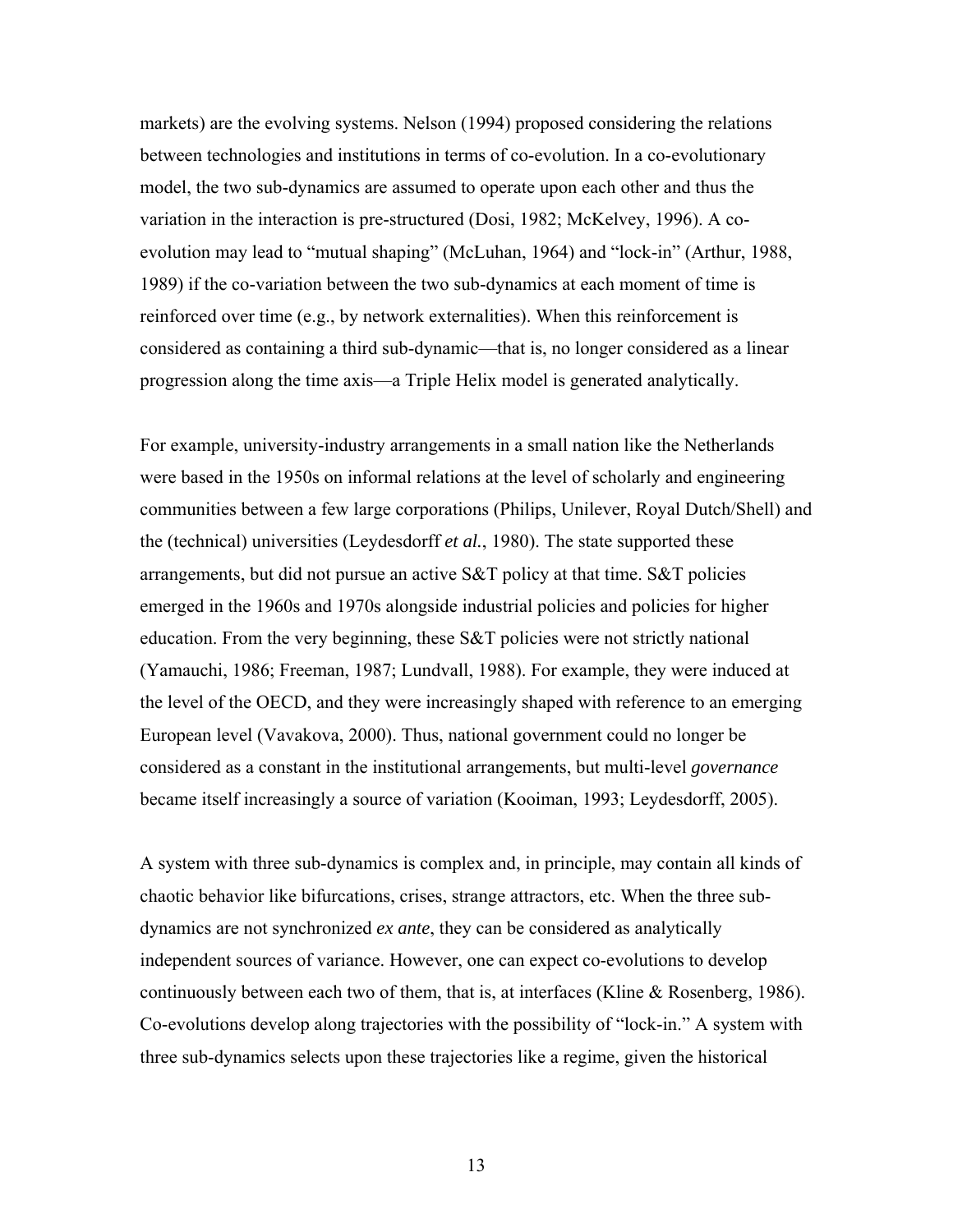configuration. Thus, another cycle is added (Schumpeter, 1939; Abernathy & Clark, 1985; Freeman & Perez, 1988).



**Figure 2a, b, and c.** The possibility of destabilization, meta-stabilization, and globalization by adding a third selection environment to a hitherto stabilized trajectory.

While co-evolutions between selection environments can stabilize technological trajectories in processes of mutual shaping, the additional degree of freedom in a system with three sub-dynamics may lead to de-stabilization, meta-stabilization, and globalization (Figure 2). For example, when decreasing marginal return are replaced with increasing marginal returns—as some authors have suggested for the case of information technologies and services (Arthur, 1988; Barras, 1990)—the valley provided for the trajectory at the minimum of the hyperbola (Figure 2a; Sahal, 1985) can become a hilltop in the model given the change in the sign of the feedback (Figure 2b). At the saddle-point of the three-dimensional curve (the dashed line in Figure 2b), a system can be expected to bifurcate. When the three selection mechanisms operate with different parameters (Figure 2c), the resulting system will tend to be locked-in to sub-optima. However, if the hill is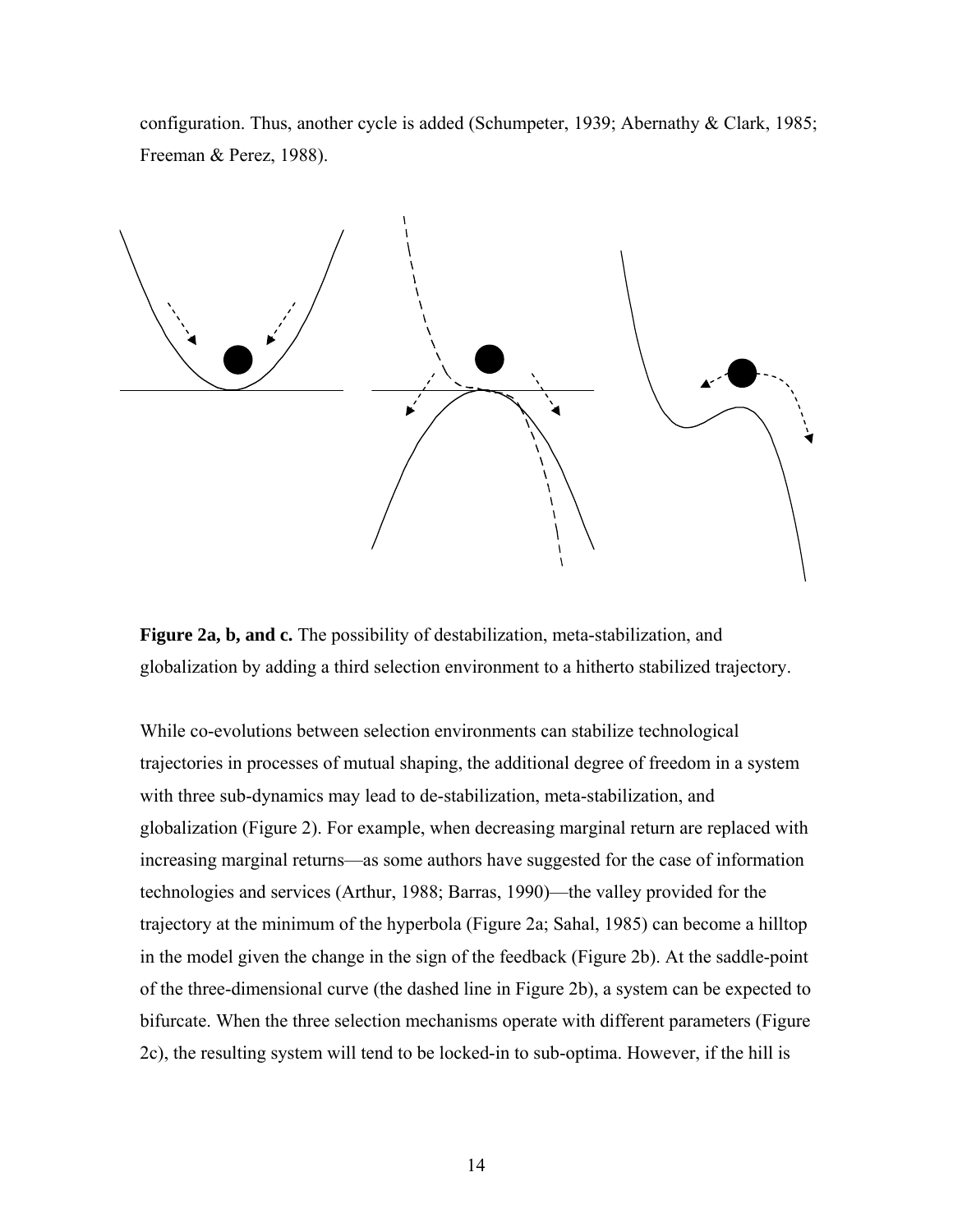climbed—using a trajectory—the system can also reach another basin of attraction (Leydesdorff, 2006b).

From this abstract perspective of complex-systems theory, a co-evolution along a trajectory reduces complexity and thus enables the system to move from one basin of attraction to another. For example, a dominant design in aircraft development like the DC3 (1936) generated first the regime of civil aviation, while the development of widebody aircrafts with jet engines (since the introduction of the Boeing 707 in 1957) generated the regime of transatlantic mass-transportation and tourism using charter planes in the decades thereafter (Frenken & Leydesdorff, 2000; Sahal, 1985). Historical conditions force us to reduce the analytically possible complexity along a contingent trajectory that can serve competitors as a pathway during hill-climbing. When a next plateau is reached, the old regime is left behind and the relevant selection environments are redefined (Teubal, 1979). For example, when the VCR was replaced with the DVD, the previous lock-in of VHS versus Betamax (Arthur, 1988) rapidly became irrelevant.

# **The evolutionary drive in Triple Helix transitions**

In an economic model of this complex system, the attractors of development are markets (or non-market selection environments), because these diffusion dynamics drive the systems with expectations of profit. However, diffusion dynamics may destabilize a hitherto coevolving system—for example, of production and distribution (Callon *et al*., 2002)—when the diffusion parameter becomes relatively large (Rashevsky, 1940; Turing, 1952). A saddle point (the dashed line in Figure 2b) is then generated in the phase space and thus a bifurcation can be expected.

For example, in regional innovation systems like Italian districts, a co-evolution between the knowledge-production function and local markets can first carry an innovation along its trajectory. As the innovation matures and volume is generated on the market, an additional diffusion dynamics may become relevant. For example, a multinational corporation may buy the local firm that produces the innovated products, and then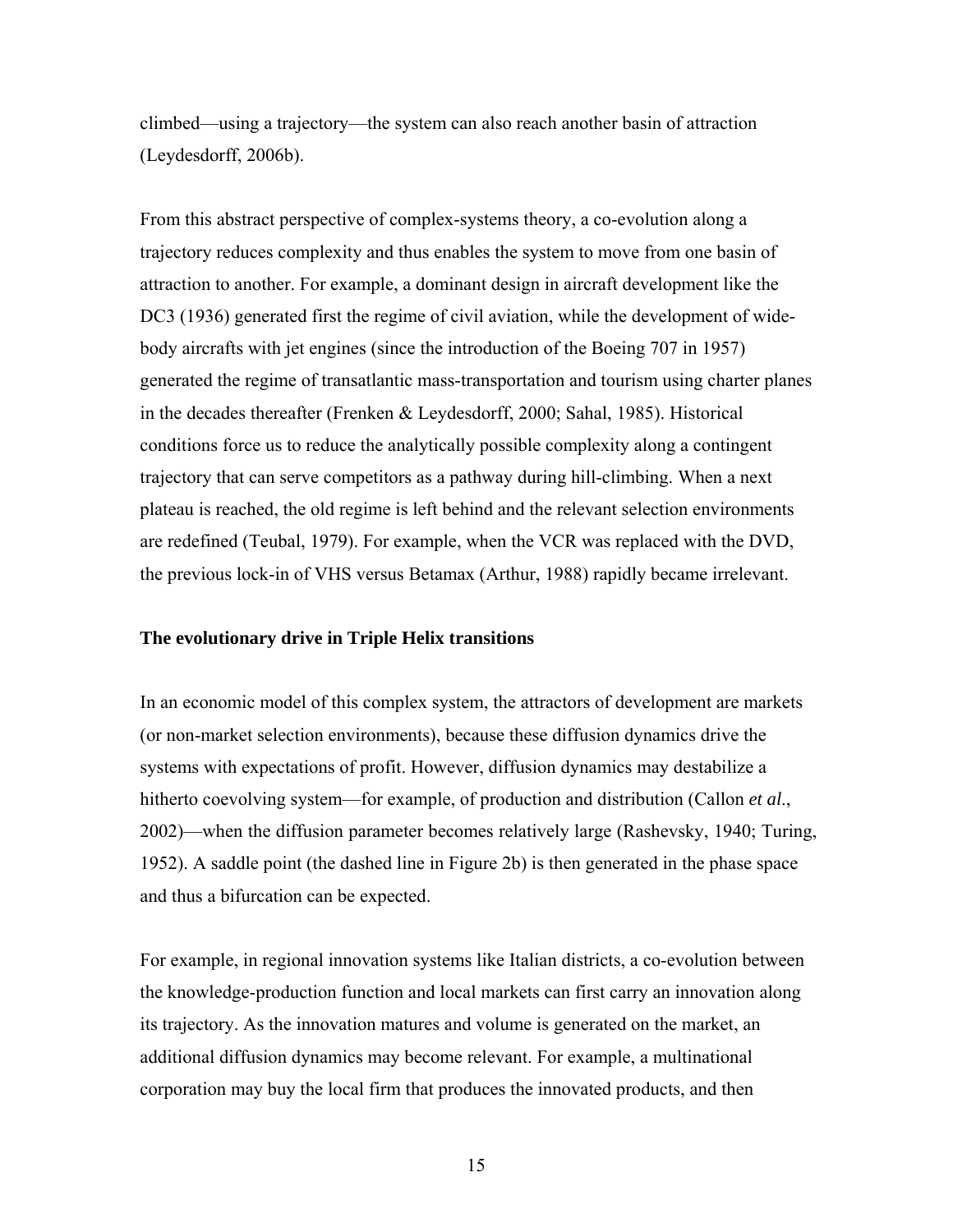relocate production facilities for geographical reasons. The diffusion dynamics thus dissolves the previous co-evolution along a trajectory in a next stage. The innovation that was previously stabilized in a specific region, can thus be globalized at the level of the market.

The innovative district remains under this threat of de-industrialization because the innovated system can be expected to contain a dynamics different from the innovating one (Beccatini, 2003). Consequently, new innovations would continuously have to be generated. A specific combination of local institutions and the knowledge-production function (e.g., in Silicon Valley) may be sufficiently complex to counter this deindustrialization threat with further innovations (Nowak & Grantham, 2000; Etzkowitz & Klofsten, 2005; Cooke & Leydesdorff, 2006). However, this need of continuous innovations drives the system(s) into becoming knowledge-based. The knowledge-based systems transform the institutional conditions increasingly into a knowledge infrastructure or, in other words, a Triple Helix network of university-industrygovernment relations.

# **Normative implications**

Along the lines of the "Mode 2" thesis (Gibbons *et al*., 1994), the Triple Helix model has sometimes been understood as a plea for blurring the boundaries between universities, industry, and government (e.g., Raman, 2005). In our opinion, this normative use of the Triple Helix model can be appreciated with hindsight as a specific reaction to the historical configuration that emerged in the early 1990s when the effects of the Bayh-Dole Act made it necessary for European countries to consider new legislation about university patenting (Sapsalis *et al*., 2006). In the meantime, however, patenting by universities and university staff has reached a stable level in the U.S.A. (Figure 3; cf. Mowery & Ziedonis, 2002).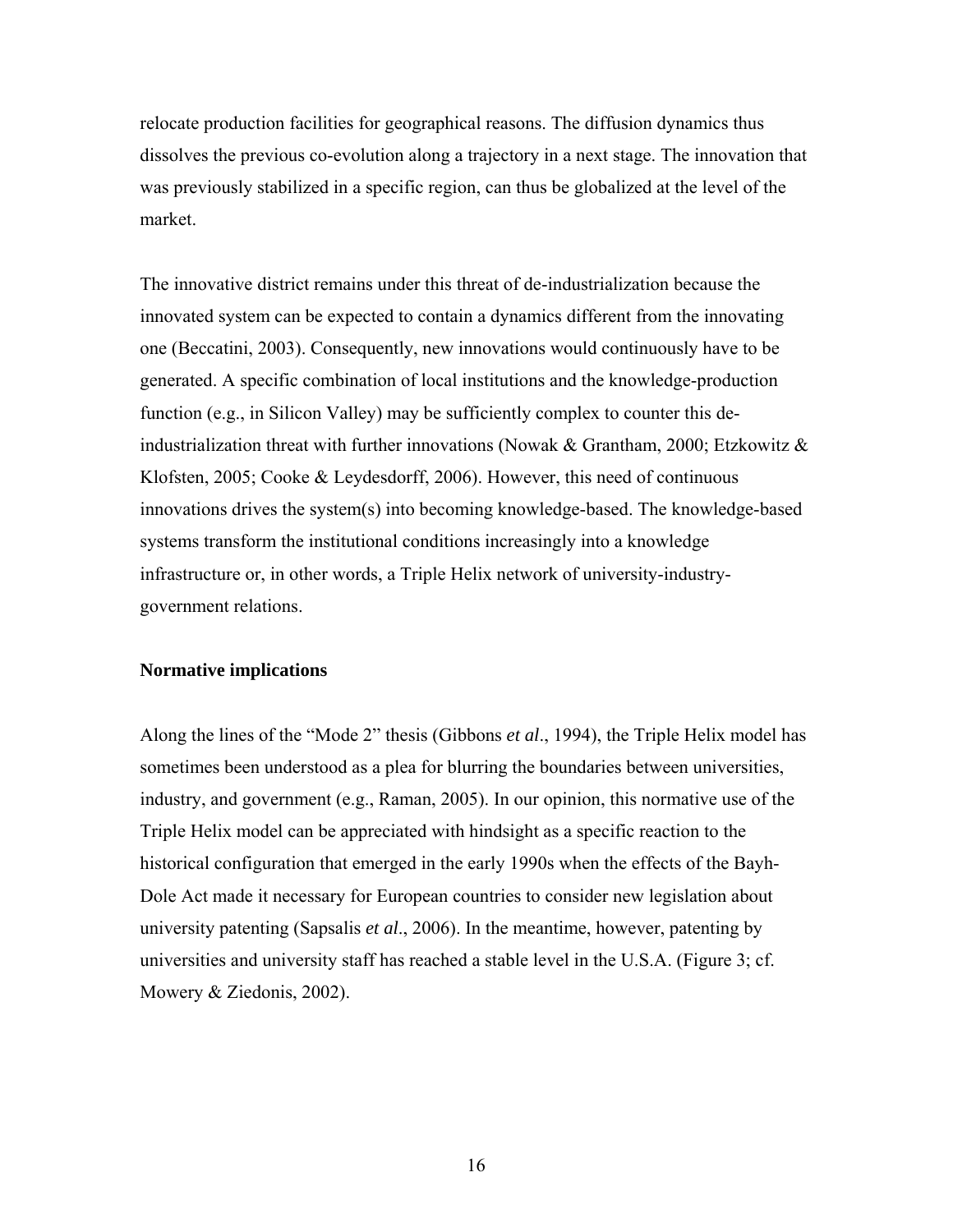

**Figure 3**: Percentage of U.S. patents with the words "University" ( $\bullet$ ) and "Institute of Technology" (■) in the address field of the assignees. Source: USPTO database. Percentage of U.S. patents issued  $\left( \bullet \right)$  on the basis of survey results (AUTM, 2005, at p. 16).

As an evolutionary model, the Triple Helix abstracts from the institutional premises of a specific period. By considering the three selection environments as functions in the research design, the knowledge-based innovation systems can be studied as rich ecologies. Rich ecologies are based on careful balances between differentiation and integration. More than normatively inspired and *ex ante* calls for integration, empirical studies based on evolutionary models enable agents to distinguish integration from differentiation in different dimensions, and thus to contribute reflexively to the construction of competitive advantages in the knowledge-based economy by specifying new functions and institutional needs.

# **Acknowledgement**

We are grateful to Terry Shinn for his comments on a previous draft and would like to thank Jenny Newton for her editorial assistance.

## **References**

Abernathy, W. J., and K. B. Clark, 1985. Innovation: Mapping the winds of creative destruction. Research Policy 14, 3-22.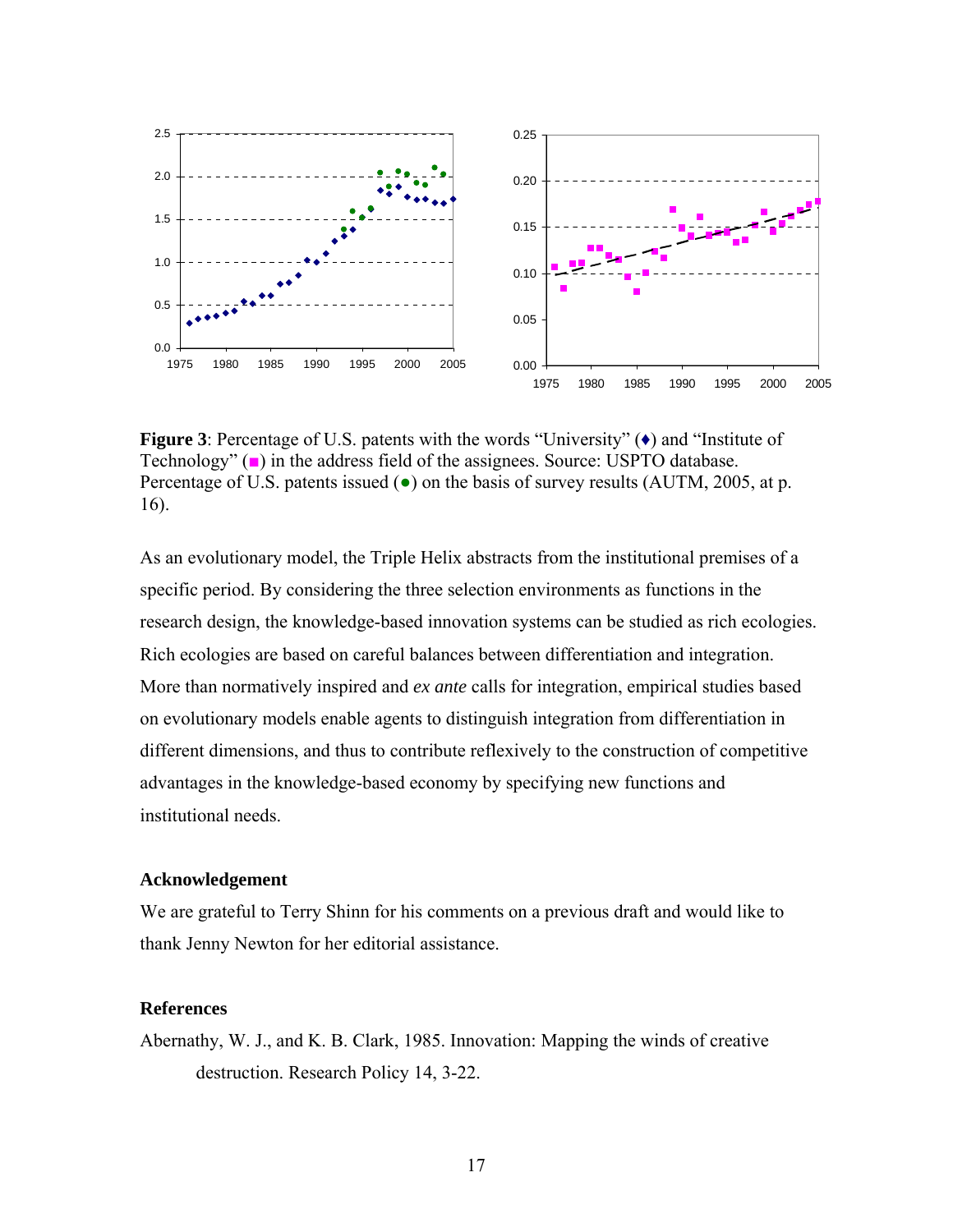- Andersen, E. S., 1994. Evolutionary Economics: Post-Schumpeterian Contributions. Pinter, London.
- Arthur, W. B., 1988. Competing technologies, in: Dosi, G., Freeman, C., Nelson, R., Silverberg, G., Soete, L. (Eds), Technical Change and Economic Theory, Pinter, London, pp. 590-670.
- Arthur, W. B, 1989. Competing technologies, increasing returns, and lock-in by historical events. Economic Journal*,* 99, 116-131.
- Barras, R.,1990. Interactive innovation in financial and business services: the vanguard of the service revolution. Research Policy, 19, 215-237.
- Beccatini, G., 2003. The development of Tuscany: industrial districts, in: G. Beccatini, M. Bellandi, G. dei Ottati & F. Sforzi (Eds.), From Industrial Districts to Local Development: An Itinerary of Research, Edward Elgar, Cheltenham, Northhampton, UK, pp. 11-28.
- Callon, M., Méadel,C., Rabeharisoa, V., 2002. The economy of qualities. Economy and Society, 31(2), 194-217.
- Cooke, P., Leydesdorff L., 2006. Regional development in the knowledge-based economy: the construction of advantages. Journal of Technology Transfer 31(1), 5-15.
- David, P. A., Foray, D., 1994. Dynamics of competitive technology diffusion through local network structures: the case of EDI document standards, in: Leydesdorff, L., Van den Besselaar, P., (Eds.), Evolutionary Economics and Chaos Theory: New Directions in Technology Studies, Pinter, London, pp. 63-78.
- Dosi, G., 1982. Technological paradigms and technological trajectories: a suggested interpretation of the determinants and directions of technical change. Research Policy, 11, 147-162.
- Etzkowitz, H., 1994. Academic-industry relations: a sociological paradigm for economic development, in: Leydesdorff, L., Van den Besselaar, P. (Eds.), Evolutionary Economics and Chaos Theory: New Directions in Technology Studies. Pinter, London, pp. 139-151.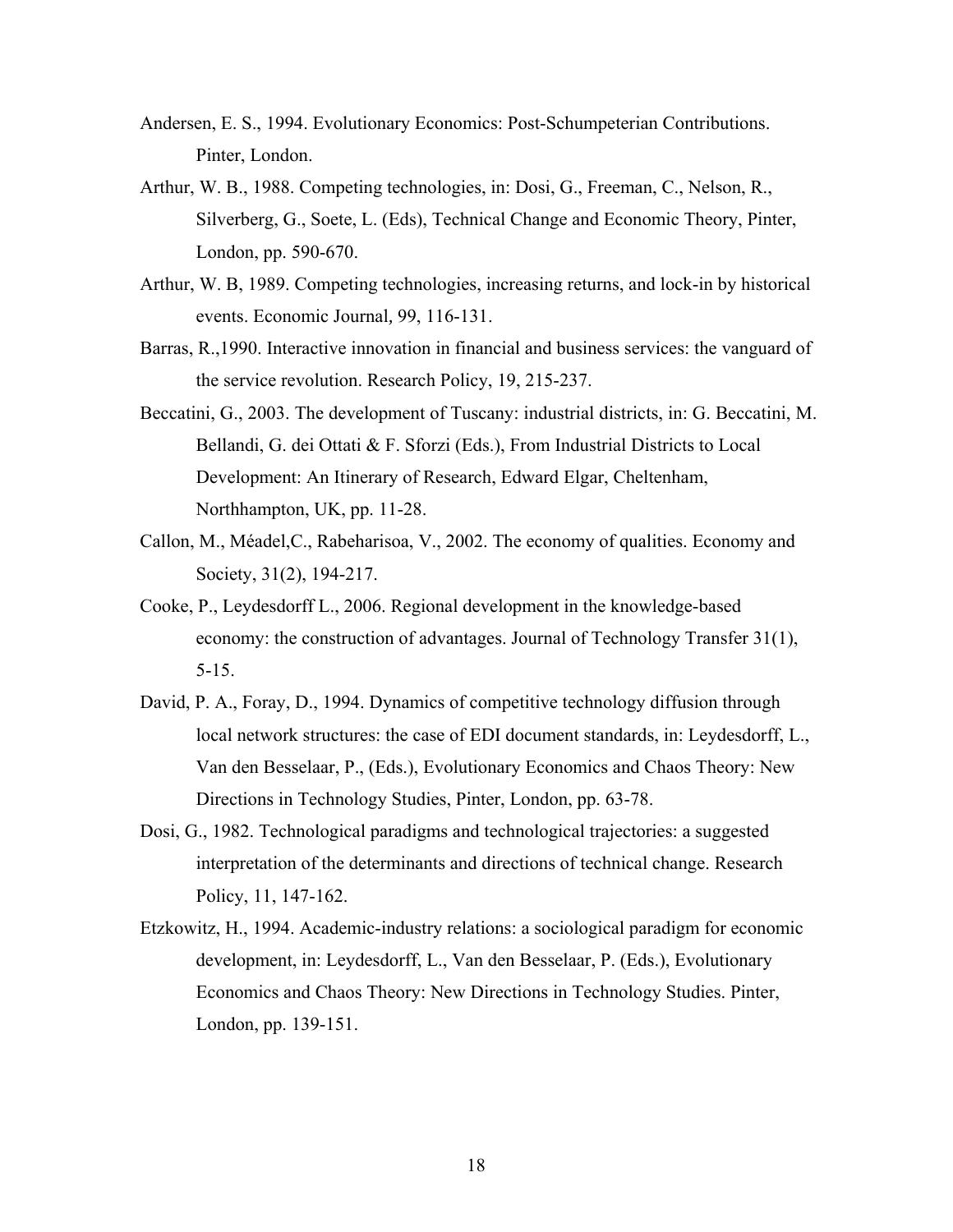- Etzkowitz, H., Leydesdorff. L., 1998. The endless transition: a "Triple Helix" of university-industry-government relations, Introduction to a theme issue. Minerva 36, 203-208.
- Etzkowitz, H., Klofsten, M., 2005. The innovating region: toward a theory of knowledgebased regional development. R&D Management, 35(3), 243-255.
- Faulkner, W., Senker, J,. 1994. Making sense of diversity: public-private sector research linkage in three technologies. Research Policy 23, 673-695.
- Freeman, C., 1987. Technology and Economic Performance: Lessons from Japan. Pinter, London.
- Freeman, C., Perez, C., 1988. Structural crises of adjustment, business cycles and investment behaviour, in: Dosi, G., Freeman, C., Nelson, R., Silverberg, G., Soete, L. (Eds.), Technical Change and Economic Theory. Pinter, London, pp. 38-66.
- Frenken, K., Leydesdorff, L., 2000. Scaling trajectories in civil aircraft (1913-1970). Research Policy, 29(3), 331-348.
- Fritsch, M., 2004. Cooperation and the efficiency of regional R&D activities. Cambridge Journal of Economics, 28, 829-846.
- Fritsch, M., Stephan, A., 2005. Regionalization of innovation policy introduction to the special issue. Research Policy, 34(8), 1123-1127.
- Kline, S., Rosenberg, N., 1986. An overview of innovation, in: Landau, R., Rosenberg, N., (Eds.), The Positive Sum Strategy: Harnessing Technology for Economic Growth. National Academy Press, Washington, D.C., pp. 275-306.
- Kooiman, J. (Ed.), 1993. Modern Governance: New Government-Society Interactions. Sage, London.
- Leydesdorff, L., 2005. The evaluation of research and the evolution of science indicators. Current Science, 89(9), 1510-1517.
- Leydesdorff, L., 2006a. The knowledge-based economy and the Triple Helix model, in: Dolfsma, W., Soete, L. (Eds.), Understanding the Dynamics of a Knowledge Economy. Edward Elger, Cheltenham, UK, pp. 42-76.
- Leydesdorff, L. 2006b. Hyperincursion and the globalization of a knowledge-based economy, in: Dubois, D.M. (Ed.), Proceedings of the 7th International Conference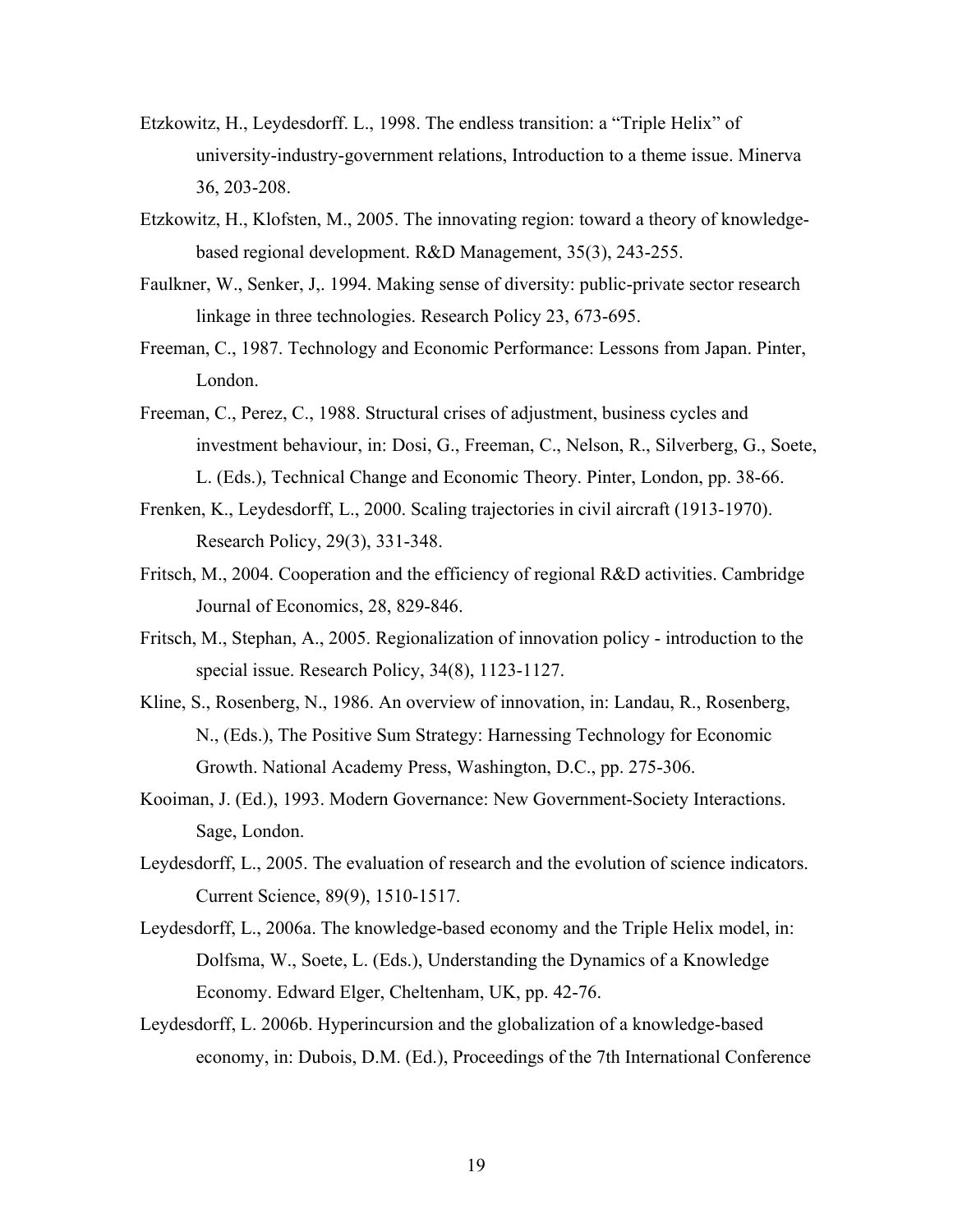on Computing Anticipatory Systems, CASYS'05. American Institute of Physics, Melville, NY, Vol. 839, pp. 560-569.

Leydesdorff, L. *et al*. 1980. Philips en de Wetenschap. Amsterdam: SUA.

- Leydesdorff, L., Van den Besselaar, P. (Eds.)., 1994. Evolutionary Economics and Chaos Theory: New Directions in Technology Studies. Pinter, London and New York
- Leydesdorff, L., Etzkowitz, H., 1998. The Triple Helix as a model for innovation studies. Science and Public Policy, 25(3), 195-203.
- Li, T.-Y., Yorke, J.A., 1975. Period three implies chaos. American Mathematical Monthly, 82, 985-992.
- Lundvall, B.-Å., 1988. Innovation as an interactive process: from user-producer interaction to the national system of innovation, in: Dosi, G., Freeman, C., Nelson, R., Silverberg, G., Soete, L., (Eds.), Technical Change and Economic Theory. Pinter, London, pp. 349-369.
- McKelvey, M. D., 1996. Evolutionary Innovations: The Business of Biotechnology, Oxford University Press, Oxford.
- McLuhan, M., 1964. Understanding Media: The Extension of Man, McGraw-Hill, New York.
- Mowery, D. C., & A. A. Ziedonis. (2002). Academic patent quality and quantity before and after the Bayh-Dole Act in the United States. Research Policy, 31(3), 399-418.
- Nelson, R. R., 1994. Economic growth via the coevolution of technology and institutions, in: Leydesdorff, L., Van den Besselaar, P., (Eds.), Evolutionary Economic and Chaos Theory: New Directions in Technology Studies, Pinter, London/New York, pp. 21-32.
- Nelson, R. R., Winter, S.G., 1982. An Evolutionary Theory of Economic Change. Belknap Press of Harvard University Press, Cambridge, MA.
- Nowak, M. J., Grantham, C.E., 2000. The virtual incubator: managing human capital in the software industry. Research Policy, 29(2), 125-134.
- Pavitt, K., 1984. Sectoral patterns of technical change: towards a theory and a taxonomy. Research Policy, 13, 343-373.
- Powell, W.W., DiMaggio, P.J. (Eds.), The New Institutionalism in Organisational Analysis. University of Chicago Press, Chicago, IL.